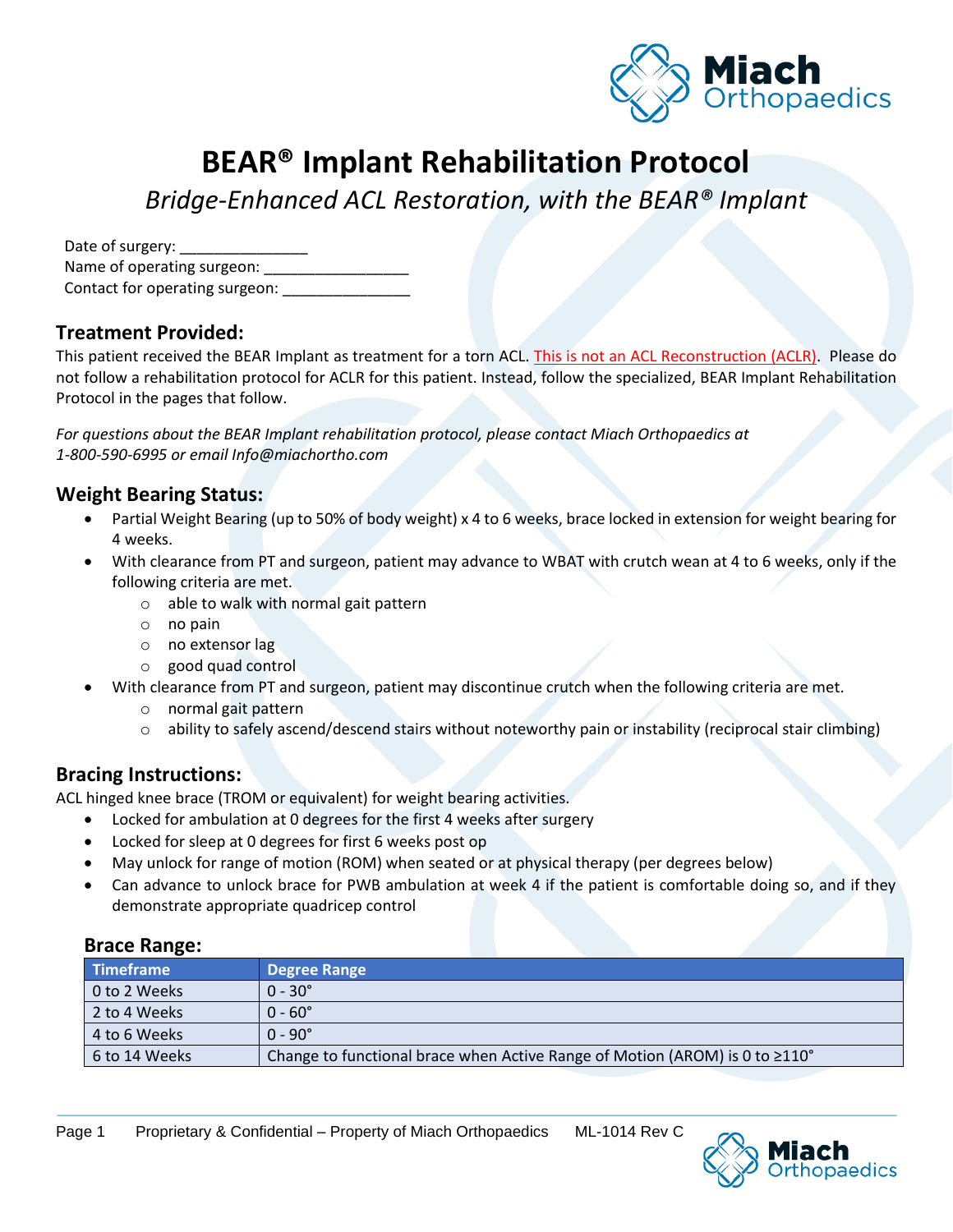

### **Recommendations:**

- No scar massage until 6 weeks post-op
- No Passive Range of Motion (PROM) in flexion
- Driving: No driving until patient is off all narcotics; for patient with RIGHT leg procedure no driving for 2 weeks and able to achieve 60° of flexion

**\_\_\_\_\_\_\_\_\_\_\_\_\_\_\_\_\_\_\_\_\_\_\_\_\_\_\_\_\_\_\_\_\_\_\_\_\_\_\_\_\_\_\_\_\_\_\_\_\_\_\_\_\_\_\_\_\_\_\_\_\_\_\_\_\_\_\_\_\_\_\_\_\_\_\_\_\_\_\_\_\_\_\_\_\_\_\_\_\_\_\_\_\_\_\_\_\_\_\_\_\_\_\_\_\_\_\_\_ \_\_\_\_\_\_\_\_\_\_\_\_\_\_\_\_\_\_\_\_\_\_\_\_\_\_\_\_\_\_\_\_\_\_\_\_\_\_\_\_\_\_\_\_\_\_\_\_\_\_\_\_\_\_\_\_\_\_\_\_\_\_\_\_\_\_\_\_\_\_\_\_\_\_\_\_\_\_\_\_\_\_\_\_\_\_\_\_\_\_\_\_\_\_\_\_\_\_\_\_\_\_\_\_\_\_\_\_ \_\_\_\_\_\_\_\_\_\_\_\_\_\_\_\_\_\_\_\_\_\_\_\_\_\_\_\_\_\_\_\_\_\_\_\_\_\_\_\_\_\_\_\_\_\_\_\_\_\_\_\_\_\_\_\_\_\_\_\_\_\_\_\_\_\_\_\_\_\_\_\_\_\_\_\_\_\_\_\_\_\_\_\_\_\_\_\_\_\_\_\_\_\_\_\_\_\_\_\_\_\_\_\_\_\_\_\_ \_\_\_\_\_\_\_\_\_\_\_\_\_\_\_\_\_\_\_\_\_\_\_\_\_\_\_\_\_\_\_\_\_\_\_\_\_\_\_\_\_\_\_\_\_\_\_\_\_\_\_\_\_\_\_\_\_\_\_\_\_\_\_\_\_\_\_\_\_\_\_\_\_\_\_\_\_\_\_\_\_\_\_\_\_\_\_\_\_\_\_\_\_\_\_\_\_\_\_\_\_\_\_\_\_\_\_\_ \_\_\_\_\_\_\_\_\_\_\_\_\_\_\_\_\_\_\_\_\_\_\_\_\_\_\_\_\_\_\_\_\_\_\_\_\_\_\_\_\_\_\_\_\_\_\_\_\_\_\_\_\_\_\_\_\_\_\_\_\_\_\_\_\_\_\_\_\_\_\_\_\_\_\_\_\_\_\_\_\_\_\_\_\_\_\_\_\_\_\_\_\_\_\_\_\_\_\_\_\_\_\_\_\_\_\_\_ \_\_\_\_\_\_\_\_\_\_\_\_\_\_\_\_\_\_\_\_\_\_\_\_\_\_\_\_\_\_\_\_\_\_\_\_\_\_\_\_\_\_\_\_\_\_\_\_\_\_\_\_\_\_\_\_\_\_\_\_\_\_\_\_\_\_\_\_\_\_\_\_\_\_\_\_\_\_\_\_\_\_\_\_\_\_\_\_\_\_\_\_\_\_\_\_\_\_\_\_\_\_\_\_\_\_\_\_**

- Jobs with physical labor- restrictions per operating surgeon and in the following PT protocol
- The only modality for muscular stimulation to be used is E-Stim

**Additional Instructions:**

**MD Signature: \_\_\_\_\_\_\_\_\_\_\_\_\_\_\_\_\_\_\_\_\_\_\_\_\_\_\_\_\_\_\_\_\_\_ Date: \_\_\_\_\_\_\_\_\_\_\_\_\_\_\_\_\_\_\_\_\_\_\_\_\_\_\_\_\_\_\_\_**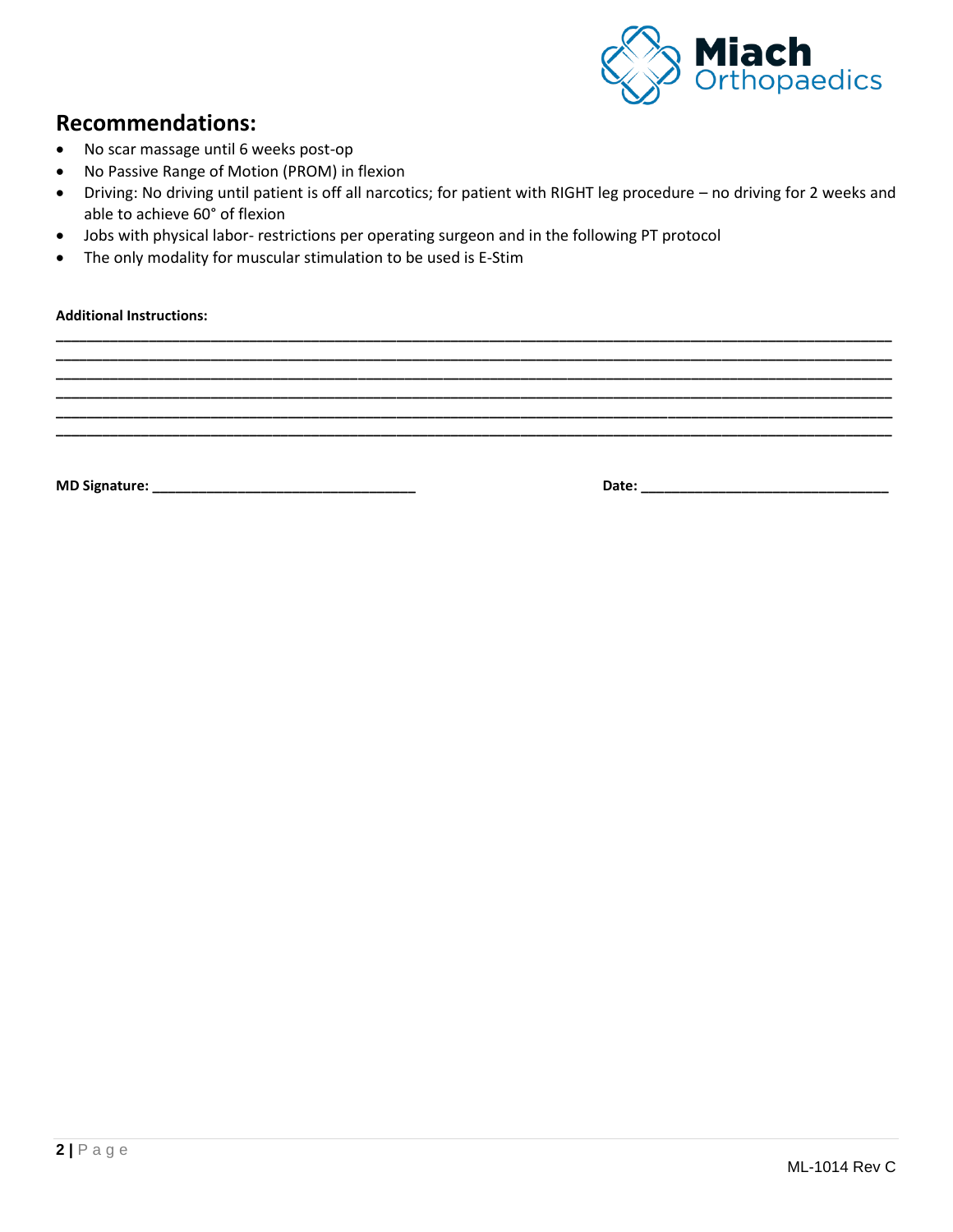

## **BEAR® Rehabilitation Protocol**

## *Bridge-Enhanced ACL Restoration, with the BEAR® Implant*

### **Phase 0: Pre-Operative Recommendations**

(Time frame: Prior to surgery and immediately after)

#### **GOALS:**

- 1. Educate the patient on post-operative exercises and need for compliance
- 2. Educate on ambulation with crutches and PWB
- 3. Educate on wound care

### **Phase 1: Patient Home Program & 1-2 week visit with PT as needed (Time frame: Weeks 0 to 4)**

The following should be taught pre-operatively and reviewed at the two-week post-op visit.

| <b>Area</b>       |  | <b>Instructions</b> |
|-------------------|--|---------------------|
| <b>Crutch Use</b> |  | PWB with crutch     |
|                   |  | bearing until 4 to  |

| <b>Area</b>       | <b>Instructions</b>                                                                                                                                                                                                                                                                                                                                                                                                                                                                |
|-------------------|------------------------------------------------------------------------------------------------------------------------------------------------------------------------------------------------------------------------------------------------------------------------------------------------------------------------------------------------------------------------------------------------------------------------------------------------------------------------------------|
| <b>Crutch Use</b> | PWB with crutches and brace locked (beginning the day of surgery, 50% maximum weight<br>bearing until 4 to 6 weeks post operatively)                                                                                                                                                                                                                                                                                                                                               |
| <b>Bracing</b>    | Hinged Knee Brace: Lock at 0 - 30 degrees for 0 to 2; lock at 60 degrees for 2 to 4 weeks,<br>do not flex the knee past the specified degrees<br>Locked at 0 degrees for ambulation and unlocked (set $0 - 30^{\circ}$ or $0 - 60^{\circ}$ ) while seated for<br><b>ROM</b> exercises                                                                                                                                                                                              |
| <b>Exercises</b>  | Patellar mobilizations (begin within the first 2 weeks of surgery)<br>Begin the following exercises 2 weeks from the date of surgery<br>Teach Extension and Flexion exercises (Extension with ankle propped up, seated chair<br>knee flexion using AROM to bend knee). Patient to do 2x/day (See teaching sheet)<br>Double toe and heel raise 10x two times per day (See teaching sheet)<br>Teach quad set/quad isometric contraction at 2-week post-op visit (See teaching sheet) |
| Cryotherapy       | Cold with compression/elevation (e.g., Cryo-cuff, Don Joy Iceman device or equivalent)<br>First 24 hours or until acute inflammation is controlled: every hour for 15 minutes<br>After acute inflammation is controlled: 3 times a day for 15 minutes<br>Do not sleep with automated device running while on the knee<br>Keep a layer of fabric, or ace wrap between skin and icing device at all times                                                                            |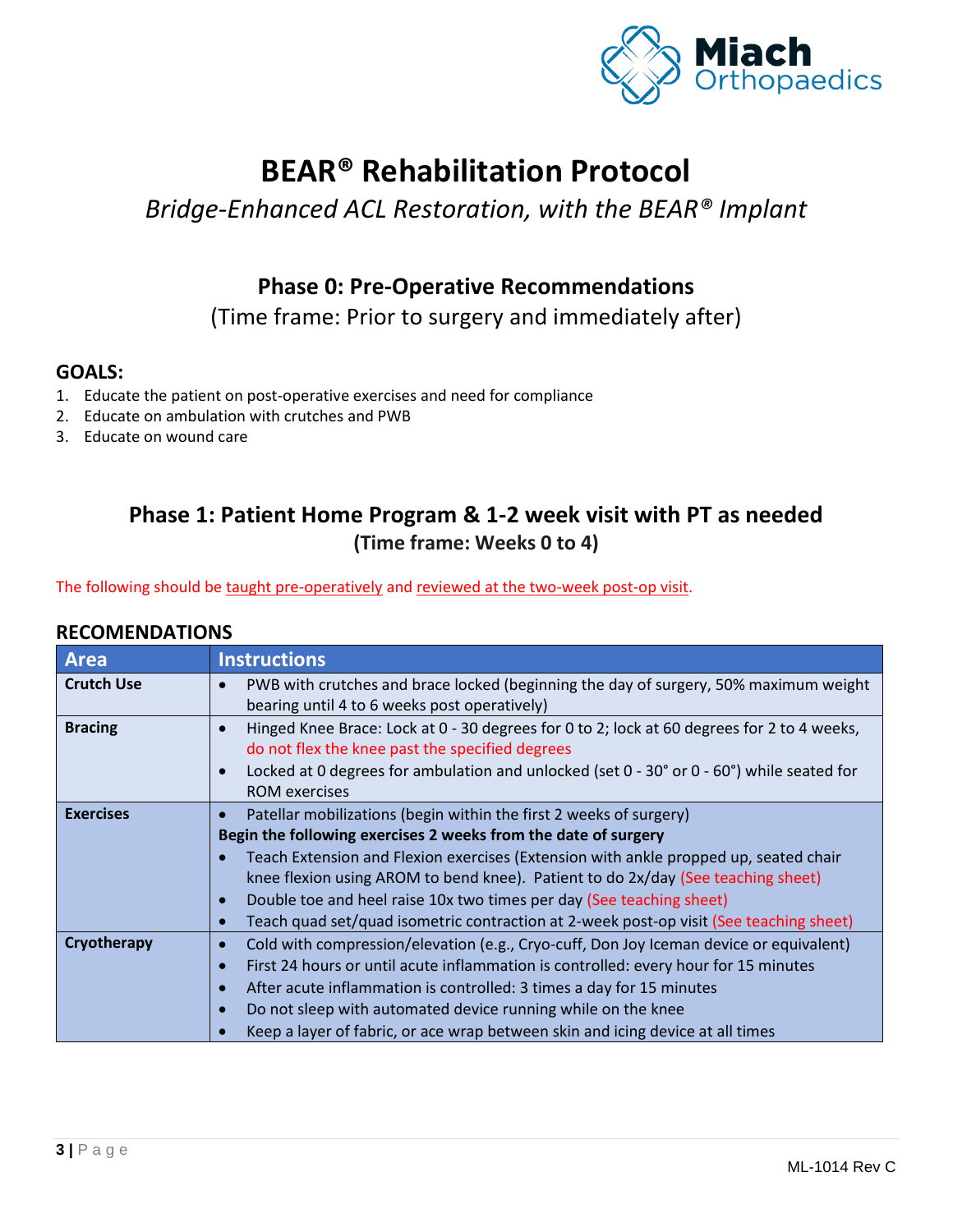

### **Phase 2: Early Post-Operative Physical Therapy Phase**

(Time frame: Weeks 4 to 7)

#### **GOALS:**

- 1. Full knee extension
- 2. Good quadriceps isometric contraction
- 3. Minimize pain and swelling

#### **RECOMENDATIONS**

| Area                                                                     | <b>Instructions</b>                                                                                                                                                                                                                                                                                                                                                                                                                   |
|--------------------------------------------------------------------------|---------------------------------------------------------------------------------------------------------------------------------------------------------------------------------------------------------------------------------------------------------------------------------------------------------------------------------------------------------------------------------------------------------------------------------------|
| <b>Crutch Use</b>                                                        | PWB with crutches (beginning the day of surgery, 50% maximum weight bearing<br>$\bullet$<br>until 4 to 6 weeks post-operatively)<br>With clearance from PT and surgeon, may advance to WBAT with crutch wean at 4<br>$\bullet$<br>to 6 weeks only if meeting the following criteria: able to walk normally gait pattern,<br>no pain, no extensor lag, and good quad control.                                                          |
| <b>Bracing</b>                                                           | Hinged Knee Brace: Lock at 0 - 90 degrees for weeks 5 and 6; unlocked if good quad<br>$\bullet$<br>control has returned. Do not flex the knee past the specified degree                                                                                                                                                                                                                                                               |
| Range of Motion (starting in<br>week 5)                                  | Extension: Low load, long duration (~5 minutes) stretching (e.g., heel prop, prone<br>$\bullet$<br>hang minimizing co-contraction and nociceptor response)<br>Gentle patellar mobilization (medial/lateral mobilization initially followed by<br>$\bullet$<br>superior/inferior direction while monitoring reaction to effusion and ROM)<br>No Passive Range of Motion<br>$\bullet$                                                   |
| <b>Muscle Activation/Strength</b><br>(starting 4 weeks after<br>surgery) | Quadriceps sets emphasizing vastus lateralis and vastus medialis activation<br>$\bullet$<br>Straight Leg Raise (SLR) emphasizing no lag<br>$\bullet$<br>Electric Stimulation: Optional if unable to perform no lag SLR; Discontinue use when<br>$\bullet$<br>able to perform 20 no lag SLR<br>Ankle pumps with TheraBand<br>Heel raises (calf press)<br>Start reciprocal stair training at 4 to 6 weeks in preparation for crutch D/C |

#### **Criteria for progression to Phase 3** ★

6 weeks out from surgery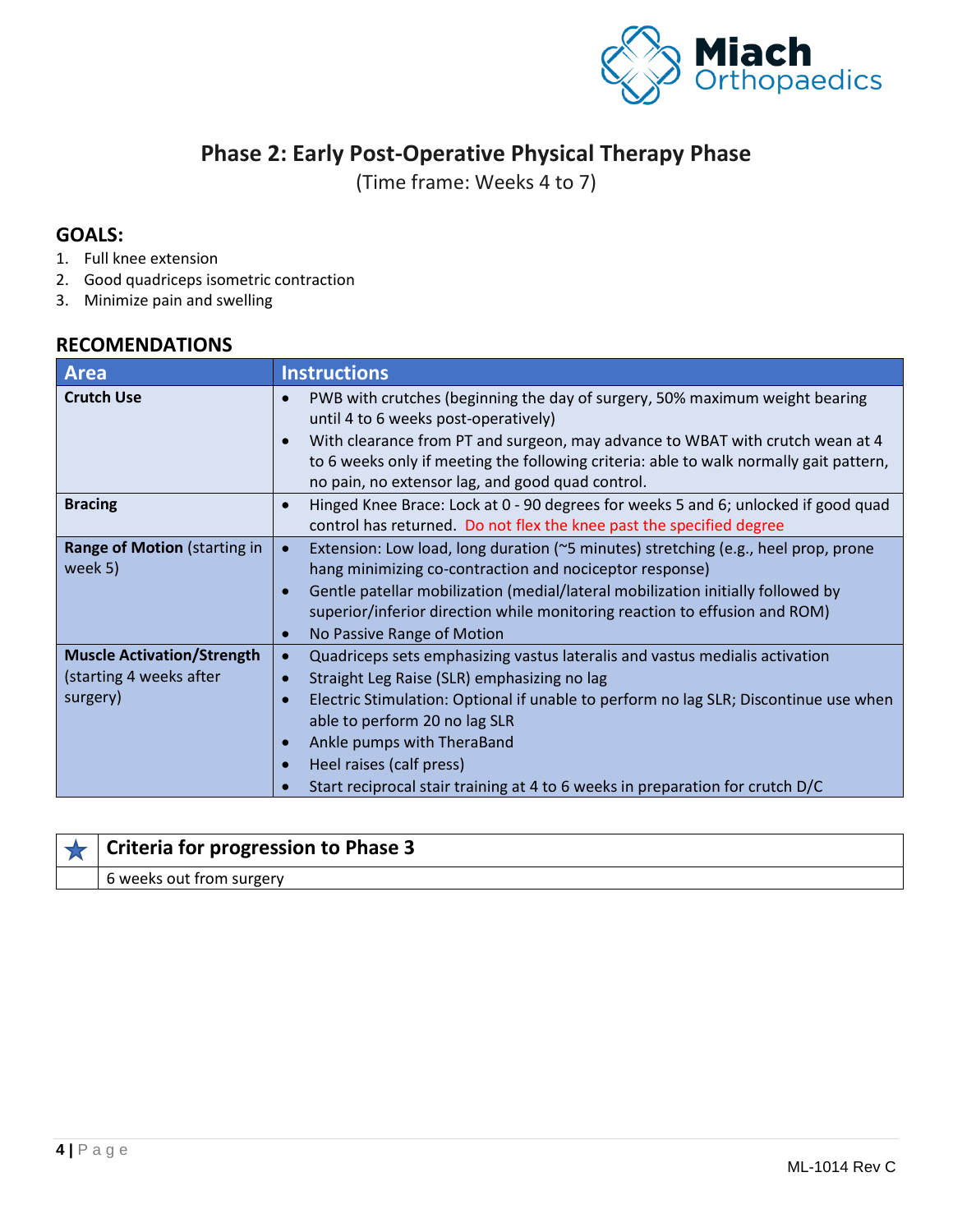

### **Phase 3: Early Post-Operative Phase**

(Time frame: Weeks 7 to 12)

#### **GOALS**

- 1. Minimize pain and swelling
- 2. Full knee extension ROM
- 3. Good quadriceps control  $( \geq 20 \text{ no lag SLR} )$
- 4. Normal gait pattern

| Area                  | <b>Instructions</b>                                                                                                                                                   |
|-----------------------|-----------------------------------------------------------------------------------------------------------------------------------------------------------------------|
| <b>Crutch Use</b>     | WBAT; can continue crutch wean as appropriate<br>$\bullet$<br>Crutch D/C Criteria = Normal gait pattern; Ability to safely ascend/descend stairs without<br>$\bullet$ |
|                       | noteworthy pain or instability (reciprocal stair climbing)                                                                                                            |
| <b>Hinged Knee</b>    | 0 - 110 degrees at week 7. Okay to change to functional ACL brace when AROM in flexion is 110<br>$\bullet$                                                            |
| <b>Brace: T-Scope</b> | degrees or higher                                                                                                                                                     |
| or Functional         | Should be in either a hinged knee brace or functional ACL brace for walking and any other<br>$\bullet$                                                                |
| <b>ACL Brace</b>      | weight bearing and closed chain activity (bike, elliptical, leg press, wall slides, mini squats, etc.)                                                                |
| <b>Range of</b>       | Extension: Low load, long duration (~5 minutes) stretching (e.g., heel prop, prone hang<br>$\bullet$                                                                  |
| <b>Motion</b>         | minimizing co-contraction and nociceptor response)                                                                                                                    |
|                       | Flexion: Wall slides, heel slides, seated active-assisted knee flexion (no passive ROM), bike:<br>$\bullet$                                                           |
|                       | rocking-for-range                                                                                                                                                     |
| <b>Muscle</b>         | Quadriceps sets emphasizing vastus lateralis and vastus medialis activation<br>$\bullet$                                                                              |
| <b>Activities and</b> | SLR emphasizing no lag<br>$\bullet$                                                                                                                                   |
| <b>Strengthening:</b> | Electric Stimulation: Optional if unable to perform no lag SLR<br>$\bullet$                                                                                           |
|                       | Discontinue use when able to perform 20 no lag SLR                                                                                                                    |
|                       | Double-leg wall slides or mini-squats without knee over foot<br>$\bullet$                                                                                             |
|                       | Hamstring sets: Hamstring curls - do not flex knee more than is comfortable for patient.<br>$\bullet$                                                                 |
|                       | Side-lying hip adduction/abduction; Prone Hip Extension<br>$\bullet$                                                                                                  |
|                       | Quadriceps/hamstring co-contraction supine<br>$\bullet$                                                                                                               |
|                       | Ankle pumps with TheraBand<br>$\bullet$                                                                                                                               |
|                       | Heel raises (calf press)<br>$\bullet$                                                                                                                                 |
|                       | Reciprocal stair training<br>$\bullet$                                                                                                                                |
|                       | Aqua jogging in pool okay starting at 8 weeks post op<br>$\bullet$                                                                                                    |

| <b>Criteria for progression to Phase 4</b>                       |
|------------------------------------------------------------------|
| Minimum of 12 weeks from surgery                                 |
| 20 no lag SLR                                                    |
| Normal gait                                                      |
| Crutch/Immobilizer D/C                                           |
| ROM: No greater that 5° active extension lag, 90° active flexion |
|                                                                  |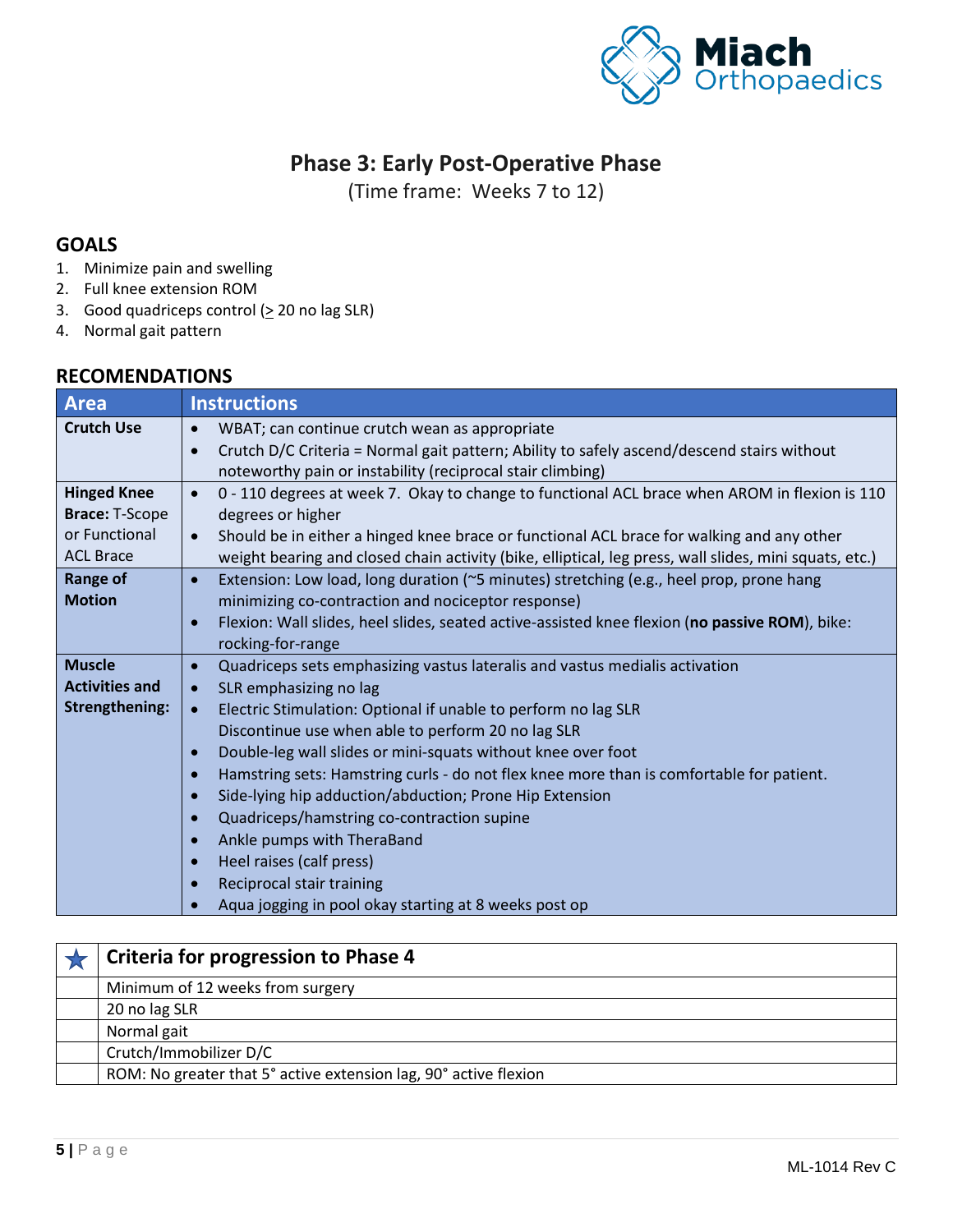

## **Phase 4: Early Rehabilitation Phase**

(Time frame: Weeks 12 to 20)

#### **GOALS:**

- 1. Full ROM
- 2. Improve muscle strength
- 3. Progress neuromuscular retraining

| <b>Area</b>            | <b>Instructions</b>                                                                                         |
|------------------------|-------------------------------------------------------------------------------------------------------------|
| <b>Range of Motion</b> | Low load, long duration (assisted prn)<br>$\bullet$                                                         |
|                        | Heel slides/wall slides<br>$\bullet$                                                                        |
|                        | Heel prop/prone hang (minimize co-contraction / nociceptor response)<br>$\bullet$                           |
|                        | Bike (rocking-for-range $\rightarrow$ riding with high seat height until comfortable and then bringing seat |
|                        | height down as ROM improves)                                                                                |
|                        | Flexibility stretching of all major muscle groups<br>$\bullet$                                              |
| <b>Strengthening</b>   | Quad sets (Mini squats/wall squats)<br>$\bullet$                                                            |
| <b>Quadriceps</b>      | Step-ups                                                                                                    |
|                        | Leg press; Shuttle press without jumping action<br>$\bullet$                                                |
| <b>Strengthening</b>   | Hamstring curls<br>$\bullet$                                                                                |
| <b>Hamstring</b>       | Resistive back SLR with sports cord for hamstring (not quad)<br>$\bullet$                                   |
| <b>Strengthening</b>   | Hip adduction/abduction: side lying SLR or with equipment<br>$\bullet$                                      |
| <b>Other</b>           | Standing heel raises progress from double to single leg support                                             |
| <b>Musculature</b>     | Seated calf press against resistance                                                                        |
|                        | Multi-hip machine in all directions with proximal pad placement<br>$\bullet$                                |
|                        | Swimming with flutter kicks only<br>$\bullet$                                                               |
| <b>Neuromuscular</b>   | Wobble board, Rocker board, Single-leg stance with or without equipment (e.g., instrumented<br>$\bullet$    |
| <b>Training</b>        | balance system), Slide board                                                                                |
| Cardiopulmonary        | Bike, Elliptical trainer, Stairmaster, Flutter kicking in pool starting at week 12<br>$\bullet$             |
|                        | Transition to straight line running on treadmill or in a protected environment after clearance<br>$\bullet$ |
|                        | by operating surgeon (NO cutting or pivoting) can begin around 18 weeks (4.5 months) if PT                  |
|                        | feels patient is ready to progress. Otherwise, hold off on straight line running until Phase 5              |

| <b>Criteria for progression to Phase 5</b>          |
|-----------------------------------------------------|
| <b>Full ROM</b>                                     |
| Minimal effusion and pain                           |
| Functional strength and control in daily activities |
| Clearance for running, given by operating surgeon   |
| Minimum 20 weeks out from date of surgery           |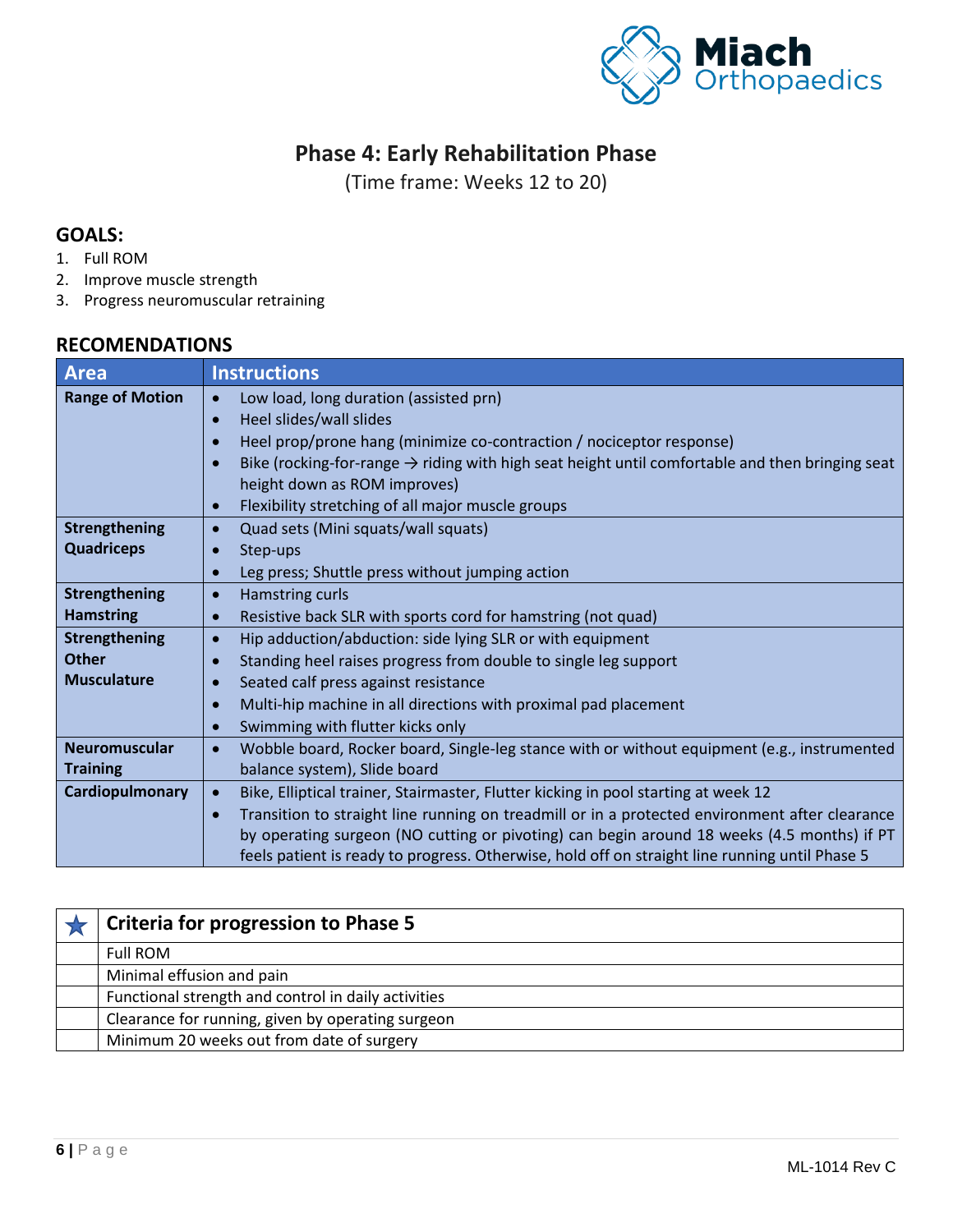

### **Phase 5: Strengthening & Control Phase**

(Time frame: Weeks 20 to 30)

#### **GOALS**

- 1. Maintain full ROM
- 2. Running without pain or swelling
- 3. Hopping without pain, swelling, or giving way

| <b>Area</b>           | <b>Instructions</b>                                                                         |
|-----------------------|---------------------------------------------------------------------------------------------|
| Strengthening         | Squats<br>$\bullet$                                                                         |
|                       | Leg press                                                                                   |
|                       | Hamstring curl                                                                              |
|                       | Step-ups/down                                                                               |
|                       | Shuttle                                                                                     |
|                       | Sports cord                                                                                 |
|                       | Wall squats                                                                                 |
|                       | Progress to single leg squats<br>$\bullet$                                                  |
| <b>Agility Drills</b> | Double leg jumping progressing to hopping as tolerated<br>$\bullet$                         |
| <b>Neuromuscular</b>  | Wobble board/rocker board/roller board<br>$\bullet$                                         |
| <b>Training</b>       | Perturbation training, Instrumented testing systems, Varied surfaces                        |
| Cardiopulmonary       | Straight line running on treadmill or in protected environment after clearance by operating |
|                       | surgeon                                                                                     |
|                       | NO cutting or pivoting<br>$\bullet$                                                         |
|                       | All other cardiopulmonary equipment                                                         |

| Criteria for progression to Phase 6                                     |
|-------------------------------------------------------------------------|
| Running without pain or swelling                                        |
| Neuromuscular and strength training exercises without difficulty        |
| Able to hold single leg balance for 10 seconds                          |
| 50% hop height on operated leg (hop test in brace)                      |
| Completion of functional hop testing and clearance by operating surgeon |
| Minimum of 30 weeks out from date of surgery                            |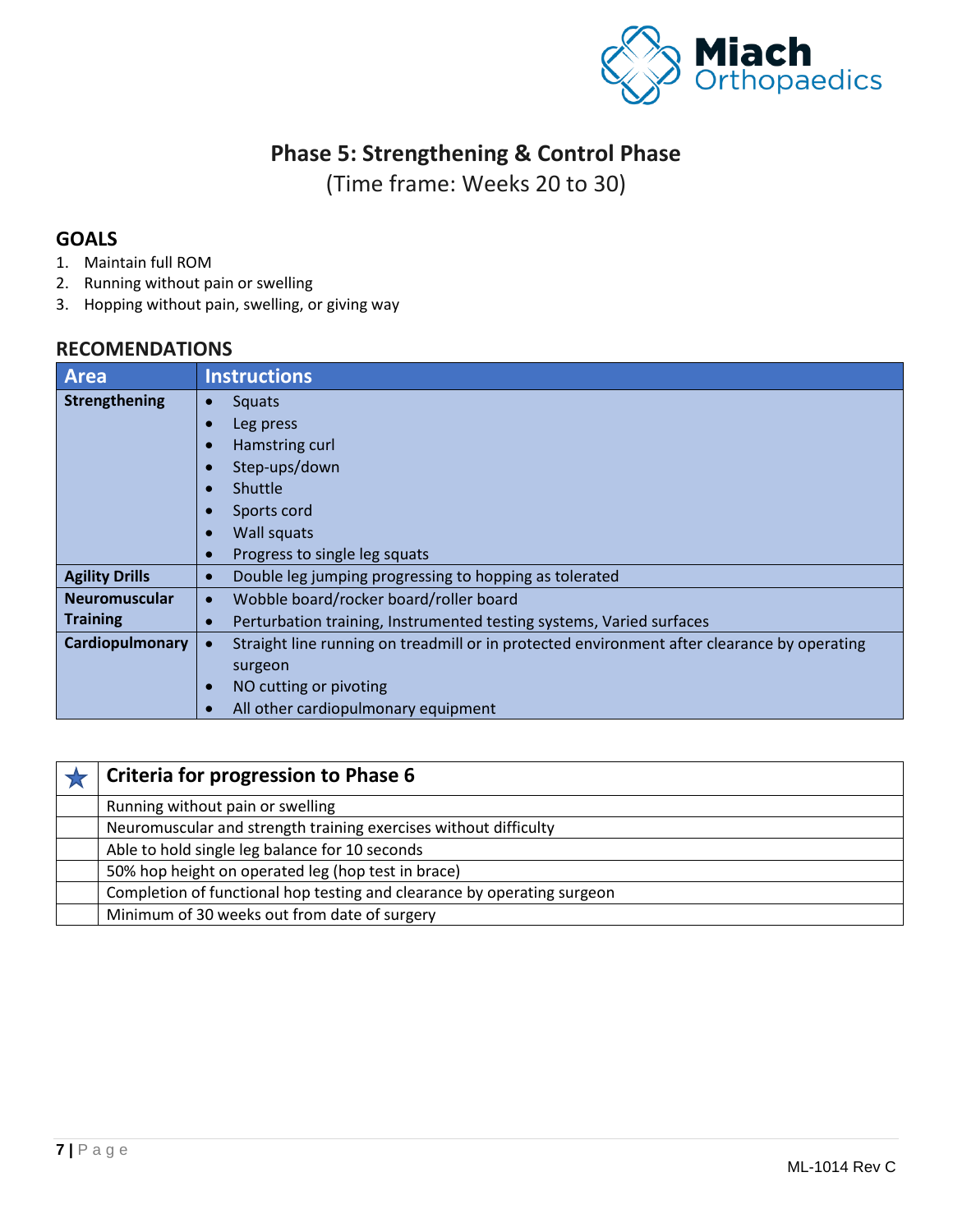

### **Phase 6: Advanced Training Phase**

(Time frame: Weeks 30 to 36)

#### **GOALS**

- 1. Running patterns (Figure-8, pivot drills, etc.) at 75% speed without difficulty
- 2. Jumping without difficulty
- 3. Hop tests at 75% contralateral values (Cincinnati hop tests: single-leg hop for distance, triple-hop for distance, crossover hop for distance, 6-meter timed hop)

| <b>Area</b>           | <b>Instructions</b>                                                               |
|-----------------------|-----------------------------------------------------------------------------------|
| Strengthening         | Squats<br>$\bullet$                                                               |
|                       | Lunges                                                                            |
|                       | Plyometrics<br>$\bullet$                                                          |
| <b>Agility Drills</b> | Shuffling<br>$\bullet$                                                            |
|                       | Hopping                                                                           |
|                       | Carioca                                                                           |
|                       | Vertical jumps<br>$\bullet$                                                       |
|                       | Running patterns at 50 to 75% speed<br>$\bullet$                                  |
|                       | Initial sports specific drill patterns at 50 to 75% effort<br>$\bullet$           |
| <b>Neuromuscular</b>  | Wobble board/rocker board/roller board<br>$\bullet$                               |
| <b>Training</b>       | Perturbation training, Instrumented testing systems, Varied surfaces<br>$\bullet$ |
| Cardiopulmonary       | <b>Running</b>                                                                    |
|                       | Other cardiopulmonary exercises                                                   |

| <b>Criteria for progression to Phase 7</b>                                                       |
|--------------------------------------------------------------------------------------------------|
| Maximum vertical jump without pain or instability                                                |
| 85% of contralateral on hop tests                                                                |
| Run at 85% speed without difficulty                                                              |
| IKDC Question #10 (Global Rating of Knee Function) score of >8 (Suggested Criteria, See page 10) |
| Completion of functional hop testing showing 85% function and clearance by operating surgeon     |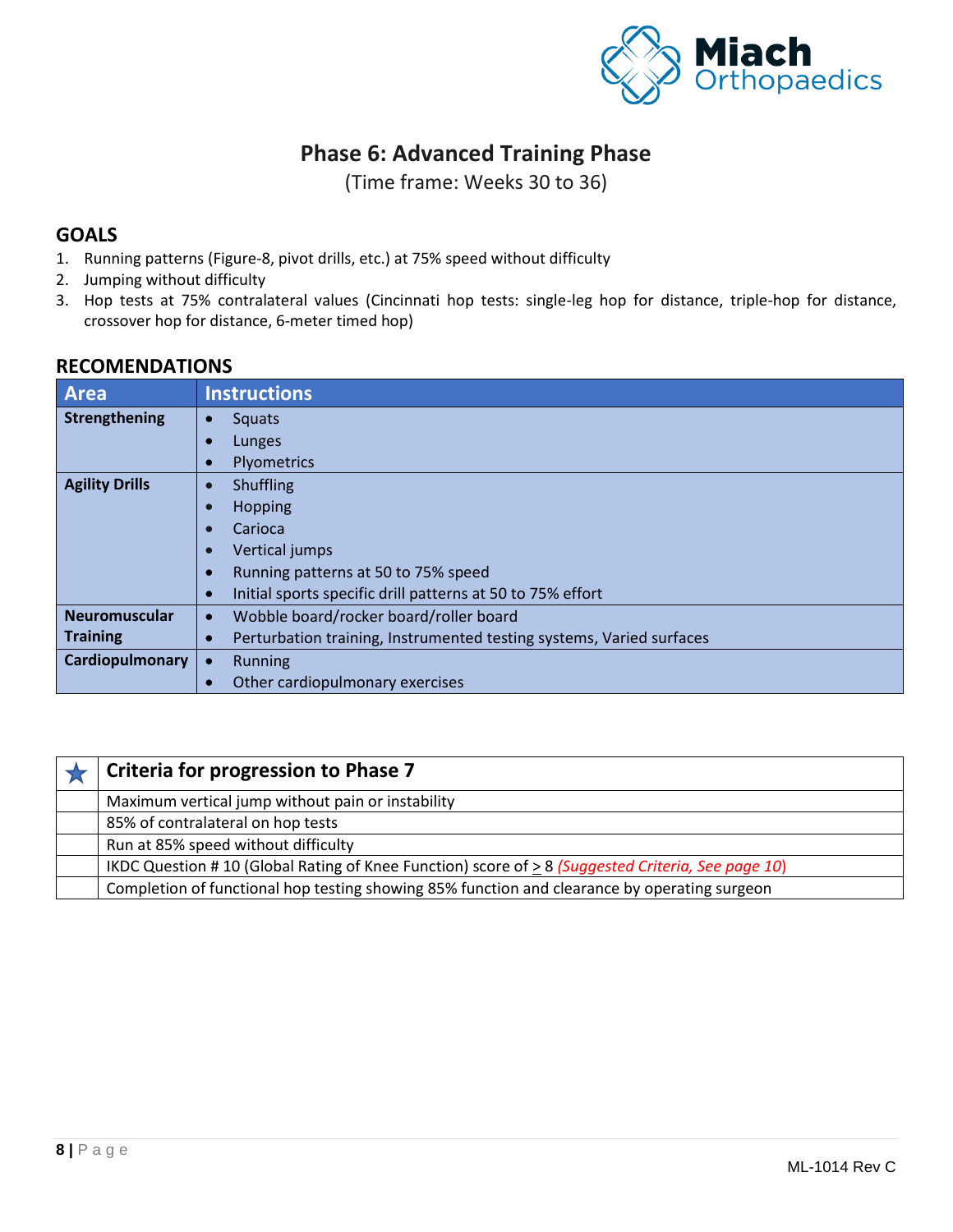

### **Phase 7: Return-to-Sport Phase**

(Time frame: Weeks 36 to 52)

#### **GOALS**

- 1. 85% contralateral strength
- 2. 85% contralateral on hop tests
- 3. Sport specific training without pain, swelling or difficulty

| <b>Area</b>             | <b>Instructions</b>                                                                                   |
|-------------------------|-------------------------------------------------------------------------------------------------------|
| Strengthening           | <b>Squats</b><br>$\bullet$                                                                            |
|                         | Lunges                                                                                                |
|                         | Plyometrics<br>e                                                                                      |
| <b>Sports Specific</b>  | Interval training programs<br>$\bullet$                                                               |
| <b>Activities</b>       | Running patterns in football                                                                          |
|                         | Sprinting                                                                                             |
|                         | Change of direction                                                                                   |
|                         | Pivot and drive-in basketball<br>$\bullet$                                                            |
|                         | Kicking in soccer                                                                                     |
|                         | Spiking in volleyball                                                                                 |
|                         | Skill / biomechanical analysis with coaches and sports medicine team<br>$\bullet$                     |
| <b>Return-To-Sports</b> | Balance test - single leg balance for 30 seconds without touchdown for each leg<br>$\bullet$          |
| <b>Evaluation</b>       | Single leg squat $-$ get to 60 degrees of flexion, able to do without IR at the hip or valgus at<br>C |
| <b>Recommendations</b>  | the knee                                                                                              |
|                         | Hop tests (single leg hop for distance) to be 95% of contralateral side<br>$\bullet$                  |

| <b>Return-to-Sports Criteria</b>                                                                 |
|--------------------------------------------------------------------------------------------------|
| No functional complaints                                                                         |
| Confidence when running, cutting, jumping at full speed                                          |
| 95% contralateral values on hop tests                                                            |
| IKDC Question #10 (Global Rating of Knee Function) of $\geq$ 9 (Suggested Criteria, See page 10) |
| Clearance by operating surgeon                                                                   |